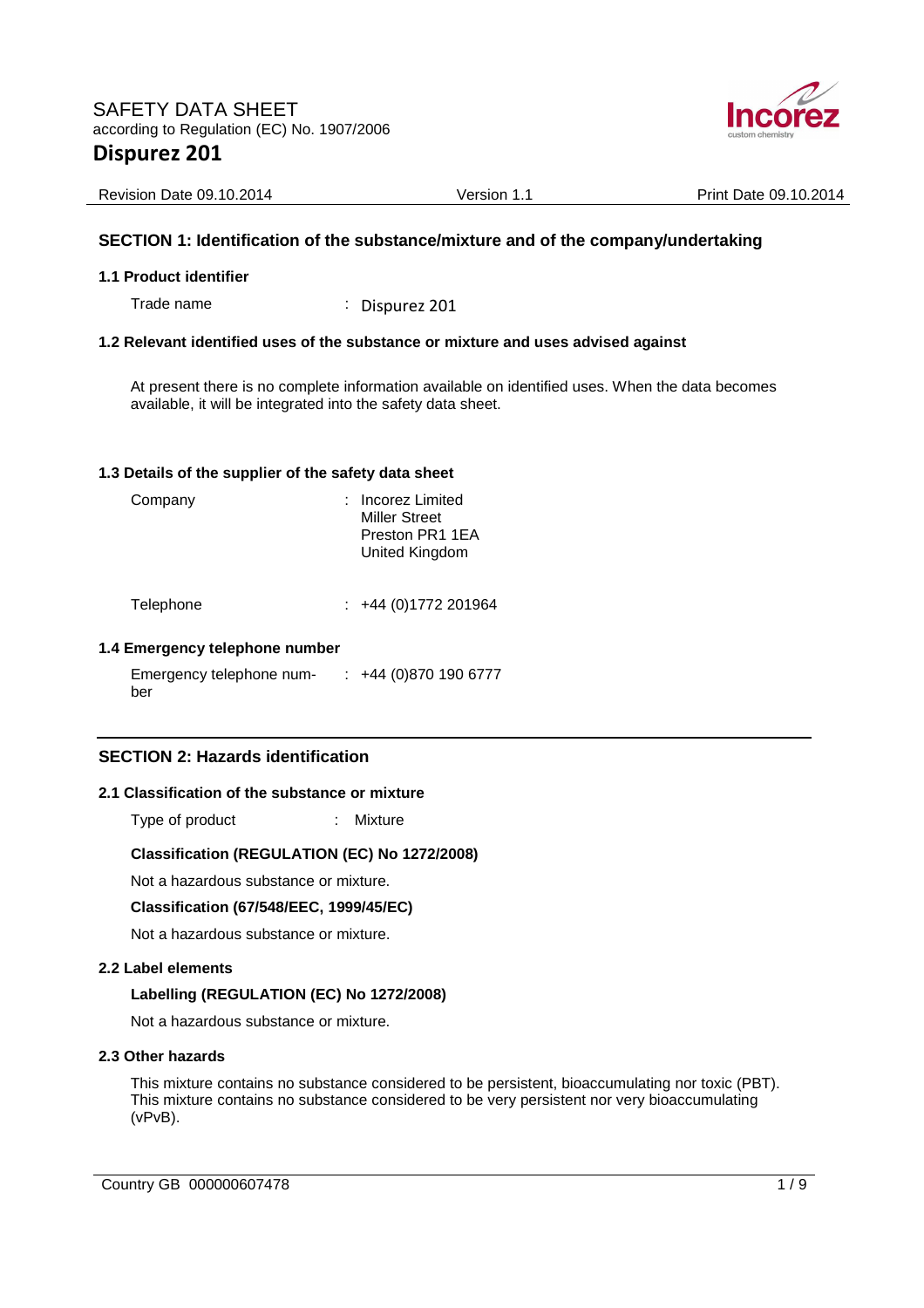

| <b>Revision Date 09.10.2014</b> | Version 1.1                                              | Print Date 09.10.2014 |
|---------------------------------|----------------------------------------------------------|-----------------------|
|                                 |                                                          |                       |
|                                 |                                                          |                       |
|                                 | <b>SECTION 3: Composition/information on ingredients</b> |                       |
| 3.2 Mixtures                    |                                                          |                       |
| Remarks                         | No hazardous ingredients                                 |                       |
|                                 |                                                          |                       |

### **SECTION 4: First aid measures**

|                                                                                | 4.1 Description of first aid measures |  |                                                                                                                                                                      |
|--------------------------------------------------------------------------------|---------------------------------------|--|----------------------------------------------------------------------------------------------------------------------------------------------------------------------|
|                                                                                | General advice                        |  | : No hazards which require special first aid measures.                                                                                                               |
| If inhaled                                                                     |                                       |  | $:$ Move to fresh air.                                                                                                                                               |
|                                                                                | In case of skin contact               |  | : Take off contaminated clothing and shoes immediately.<br>Wash off with soap and plenty of water.                                                                   |
|                                                                                | In case of eye contact                |  | : Flush eyes with water as a precaution.<br>Remove contact lenses.<br>Keep eye wide open while rinsing.                                                              |
| If swallowed                                                                   |                                       |  | : Clean mouth with water and drink afterwards plenty of water.<br>Do not give milk or alcoholic beverages.<br>Never give anything by mouth to an unconscious person. |
| 4.2 Most important symptoms and effects, both acute and delayed                |                                       |  |                                                                                                                                                                      |
| Symptoms                                                                       |                                       |  | : See Section 11 for more detailed information on health effects<br>and symptoms.                                                                                    |
| <b>Risks</b>                                                                   |                                       |  | : No known significant effects or hazards.                                                                                                                           |
| 4.3 Indication of any immediate medical attention and special treatment needed |                                       |  |                                                                                                                                                                      |
| Treatment                                                                      |                                       |  | : Treat symptomatically.                                                                                                                                             |

## **SECTION 5: Firefighting measures**

| 5.1 Extinguishing media                                   |                                                                                                                |     |
|-----------------------------------------------------------|----------------------------------------------------------------------------------------------------------------|-----|
| Suitable extinguishing media                              | : Use extinguishing measures that are appropriate to local cir-<br>cumstances and the surrounding environment. |     |
| 5.2 Special hazards arising from the substance or mixture |                                                                                                                |     |
| ucts                                                      | Hazardous combustion prod- : No hazardous combustion products are known                                        |     |
| 5.3 Advice for firefighters                               |                                                                                                                |     |
| Special protective equipment<br>for firefighters          | : In the event of fire, wear self-contained breathing apparatus.                                               |     |
| Country GB 000000607478                                   |                                                                                                                | 2/9 |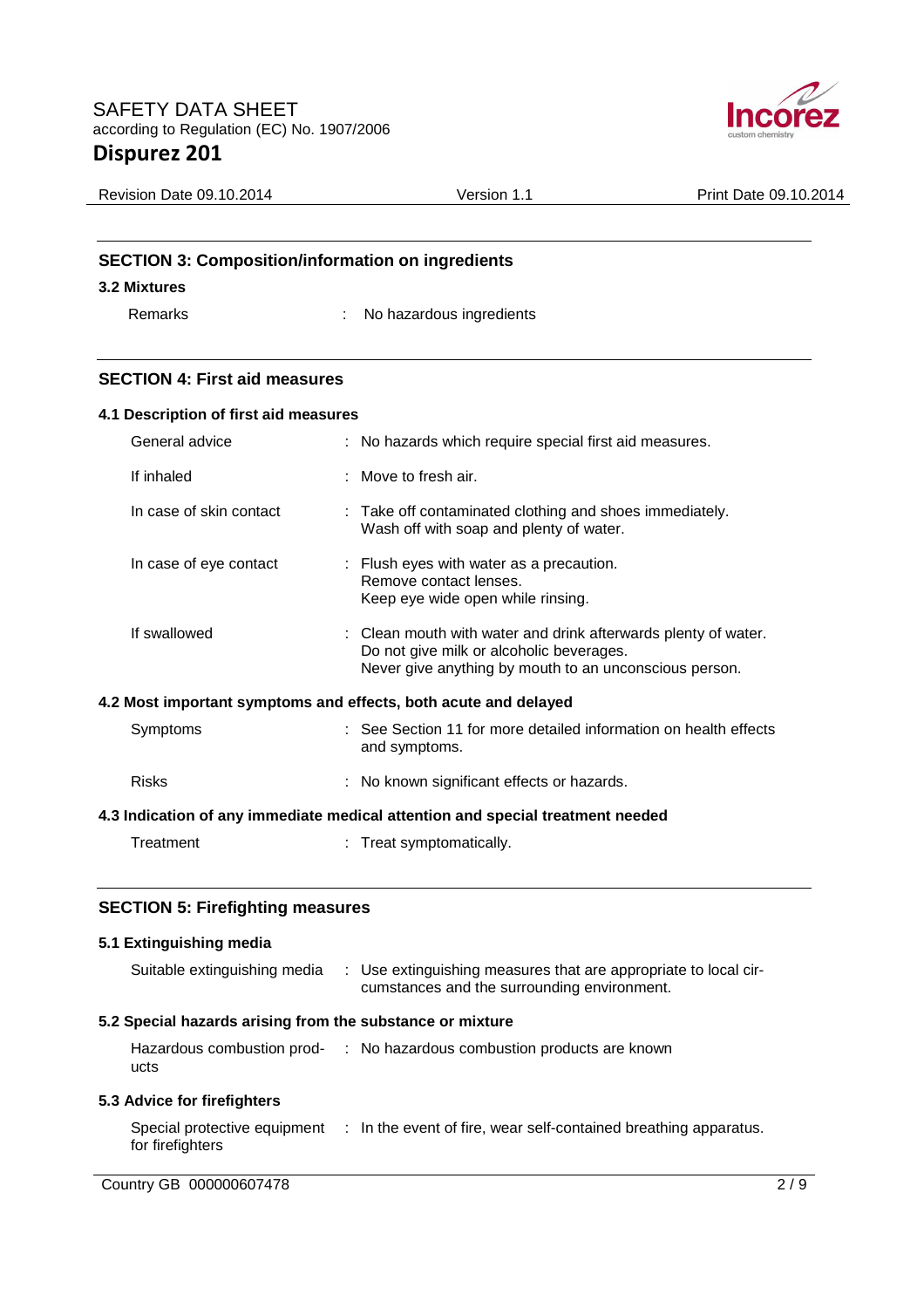

| Revision Date 09.10.2014                                                                    | Version 1.1                                                                                                        | Print Date 09.10.2014 |
|---------------------------------------------------------------------------------------------|--------------------------------------------------------------------------------------------------------------------|-----------------------|
| Further information                                                                         | : Standard procedure for chemical fires.                                                                           |                       |
| <b>SECTION 6: Accidental release measures</b>                                               |                                                                                                                    |                       |
|                                                                                             | 6.1 Personal precautions, protective equipment and emergency procedures                                            |                       |
| <b>6.2 Environmental precautions</b>                                                        |                                                                                                                    |                       |
| Environmental precautions                                                                   | : No special environmental precautions required.                                                                   |                       |
| 6.3 Methods and materials for containment and cleaning up                                   |                                                                                                                    |                       |
| Methods for cleaning up                                                                     | : Wipe up with absorbent material (e.g. cloth, fleece).<br>Keep in suitable, closed containers for disposal.       |                       |
| 6.4 Reference to other sections                                                             |                                                                                                                    |                       |
| For personal protection see section 8.                                                      |                                                                                                                    |                       |
| <b>SECTION 7: Handling and storage</b>                                                      |                                                                                                                    |                       |
| 7.1 Precautions for safe handling                                                           |                                                                                                                    |                       |
| Advice on safe handling                                                                     | For personal protection see section 8. No special handling                                                         |                       |
|                                                                                             | advice required. Follow standard hygiene measures when<br>handling chemical products                               |                       |
| Advice on protection against<br>fire and explosion                                          | : Normal measures for preventive fire protection.                                                                  |                       |
| Hygiene measures                                                                            | : When using do not eat or drink. When using do not smoke.                                                         |                       |
|                                                                                             |                                                                                                                    |                       |
| Requirements for storage<br>areas and containers                                            | : Keep container tightly closed in a dry and well-ventilated<br>place. Store in accordance with local regulations. |                       |
| Advice on common storage                                                                    | : No special restrictions on storage with other products.                                                          |                       |
| Other data                                                                                  | No decomposition if stored and applied as directed.                                                                |                       |
| 7.2 Conditions for safe storage, including any incompatibilities<br>7.3 Specific end use(s) |                                                                                                                    |                       |

### **8.1 Control parameters**

**Components with workplace control parameters**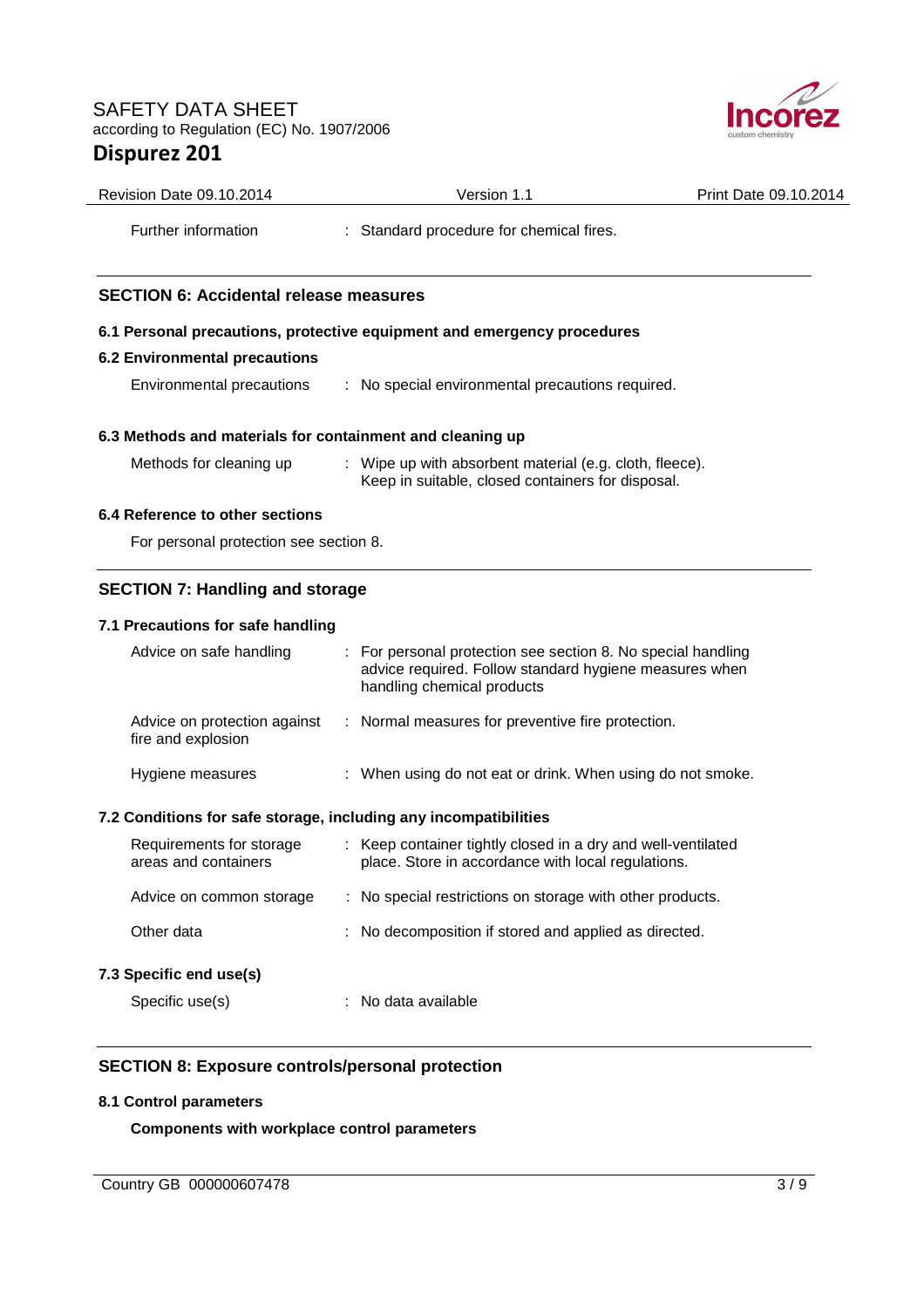

| Revision Date 09.10.2014 | Version 1. | Print Date 09.10.2014 |
|--------------------------|------------|-----------------------|
|                          |            |                       |

Contains no substances with occupational exposure limit values.

### **8.2 Exposure controls**

| Personal protective equipment          |                                                                                                                                                                                                                     |
|----------------------------------------|---------------------------------------------------------------------------------------------------------------------------------------------------------------------------------------------------------------------|
| Eye protection                         | : Safety glasses                                                                                                                                                                                                    |
| Hand protection                        | : Chemical-resistant, impervious gloves complying with an ap-<br>proved standard must be worn at all times when handling<br>chemical products. Reference number EN 374. Follow manu-<br>facturer specifications.    |
|                                        | Butyl rubber/nitrile rubber gloves (0,4 mm),<br>Recommended: Butyl rubber/nitrile rubber gloves.                                                                                                                    |
| Skin and body protection               | : Protective clothing (e.g. Safety shoes acc. to EN ISO 20345,<br>long-sleeved working clothing, long trousers). Rubber aprons<br>and protective boots are additionaly recommended for mixing<br>and stirring work. |
| Respiratory protection                 | : No special measures required.                                                                                                                                                                                     |
| <b>Environmental exposure controls</b> |                                                                                                                                                                                                                     |
| General advice                         | : No special environmental precautions required.                                                                                                                                                                    |

## **SECTION 9: Physical and chemical properties**

### **9.1 Information on basic physical and chemical properties**

| Appearance                                       |    | liquid               |
|--------------------------------------------------|----|----------------------|
| Colour                                           |    | white                |
| Odour                                            |    | amine-like           |
| Odour Threshold                                  |    | No data available    |
| Flash point                                      | t. | Note: not applicable |
| Ignition temperature                             | t. | not applicable       |
| Lower explosion limit (Vol%)                     |    | : No data available  |
| Upper explosion limit (Vol%) : No data available |    |                      |
| Flammability (solid, gas)                        | t. | No data available    |
|                                                  |    |                      |

Country GB 000000607478 4/9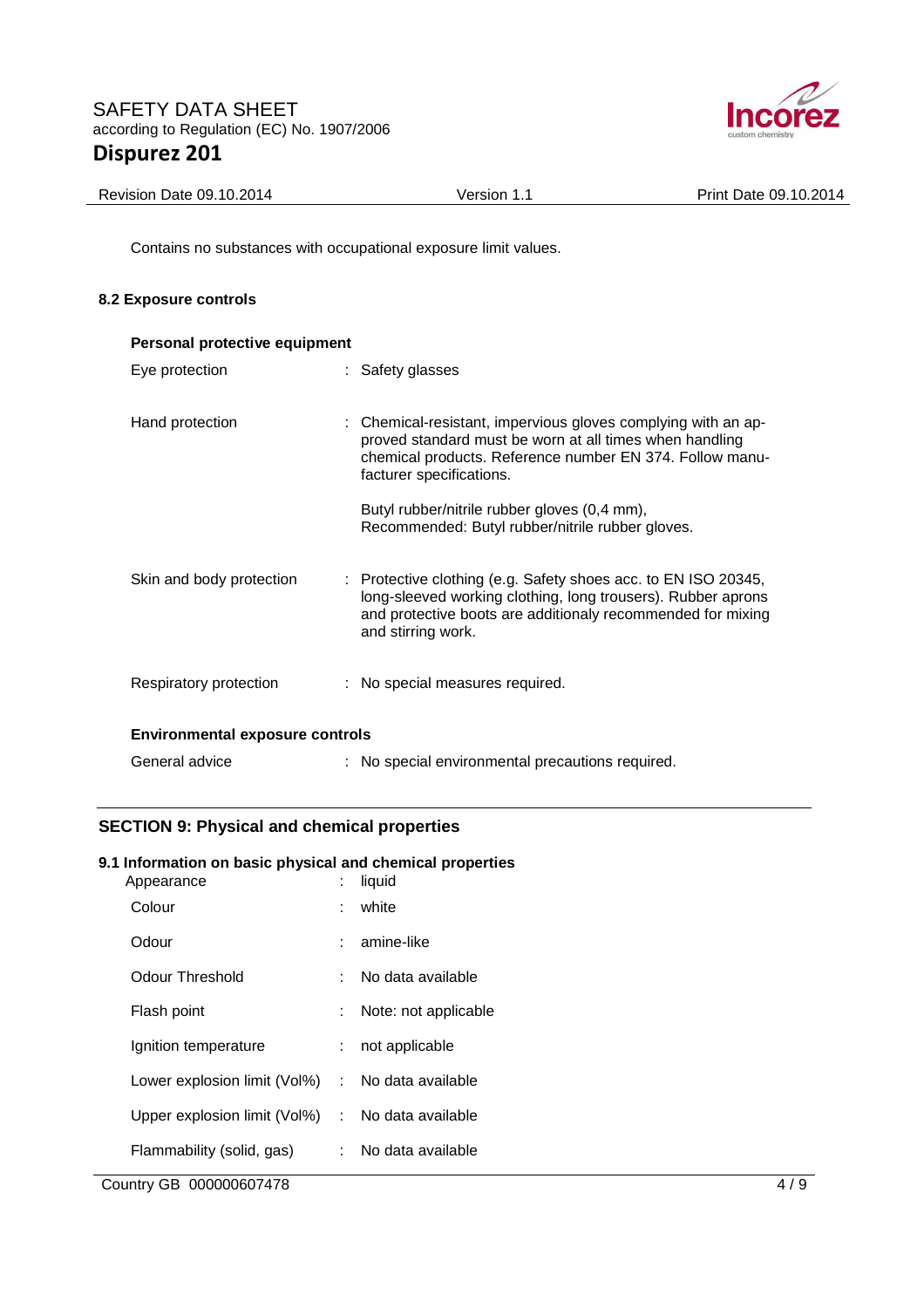

| Revision Date 09.10.2014                   | Version 1.1                               | Print Date 09.10.2014 |
|--------------------------------------------|-------------------------------------------|-----------------------|
|                                            |                                           |                       |
| Oxidizing properties                       | No data available<br>÷                    |                       |
| Auto-ignition temperature                  | No data available<br>÷                    |                       |
| pH                                         | $9 - 10,5$<br>t<br>at<br>20 °C            |                       |
| Melting point/range / Freez-<br>ing point  | No data available<br>÷                    |                       |
| Boiling point/boiling range                | ca. 100 °C<br>$\mathcal{L}^{\mathcal{L}}$ |                       |
| Vapour pressure                            | No data available                         |                       |
| Density                                    | ca.1,05 g/cm3<br>at 20 $\degree$ C        |                       |
| Water solubility                           | No data available                         |                       |
| Partition coefficient: n-<br>octanol/water | No data available<br>÷                    |                       |
| Viscosity, dynamic                         | 50 - 150 mPa.s<br>t<br>at $20 °C$         |                       |
| Viscosity, kinematic                       | $> 20,5$ mm2/s<br>÷<br>at $40^{\circ}$ C  |                       |
| Relative vapour density                    | No data available<br>÷                    |                       |
| Evaporation rate                           | No data available<br>÷                    |                       |
|                                            |                                           |                       |

## **9.2 Other information**

No data available

### **SECTION 10: Stability and reactivity**

### **10.1 Reactivity**

No dangerous reaction known under conditions of normal use.

### **10.2 Chemical stability**

The product is chemically stable.

## **10.3 Possibility of hazardous reactions**

| Hazardous reactions      | : No hazards to be specially mentioned. |  |
|--------------------------|-----------------------------------------|--|
| 10.4 Conditions to avoid |                                         |  |

| Conditions to avoid | No data available |
|---------------------|-------------------|
|                     |                   |

### **10.5 Incompatible materials**

Country GB 000000607478 5/9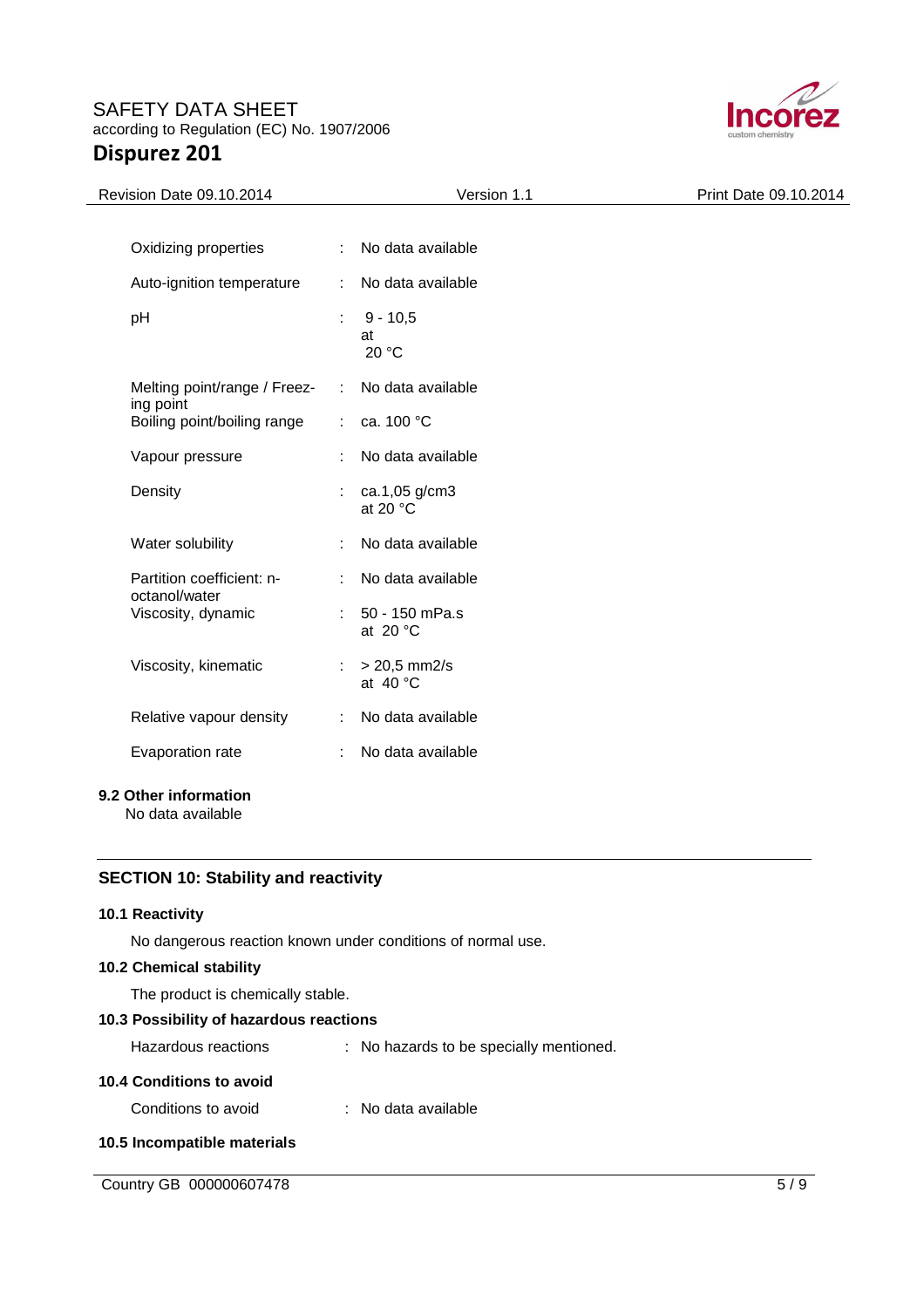

| Revision Date 09.10.2014                         | Version 1.1            | Print Date 09.10.2014 |
|--------------------------------------------------|------------------------|-----------------------|
| Materials to avoid                               | : No data available    |                       |
| 10.6 Hazardous decomposition products            |                        |                       |
| <b>SECTION 11: Toxicological information</b>     |                        |                       |
| 11.1 Information on toxicological effects        |                        |                       |
| <b>Acute toxicity</b>                            |                        |                       |
| No data available                                |                        |                       |
| <b>Skin corrosion/irritation</b>                 |                        |                       |
| <b>Product</b>                                   |                        |                       |
| No data available                                |                        |                       |
| Serious eye damage/eye irritation                |                        |                       |
| <b>Product</b>                                   |                        |                       |
| No data available                                |                        |                       |
| Respiratory or skin sensitisation                |                        |                       |
| <b>Product</b>                                   |                        |                       |
| No data available                                |                        |                       |
| Germ cell mutagenicity                           |                        |                       |
| <b>Product</b>                                   |                        |                       |
| Mutagenicity                                     | No data available<br>÷ |                       |
| Carcinogenicity                                  |                        |                       |
| <b>Product</b>                                   |                        |                       |
| Carcinogenicity                                  | : No data available    |                       |
| <b>Reproductive Toxicity/Fertility</b>           |                        |                       |
| Reproductive toxicity                            | No data available<br>÷ |                       |
| No data available                                |                        |                       |
| Reproductive Toxicity/Development/Teratogenicity |                        |                       |
| Teratogenicity                                   | : No data available    |                       |
| No data available                                |                        |                       |
| <b>STOT - single exposure</b>                    |                        |                       |
| No data available                                |                        |                       |

Country GB 000000607478 6 / 9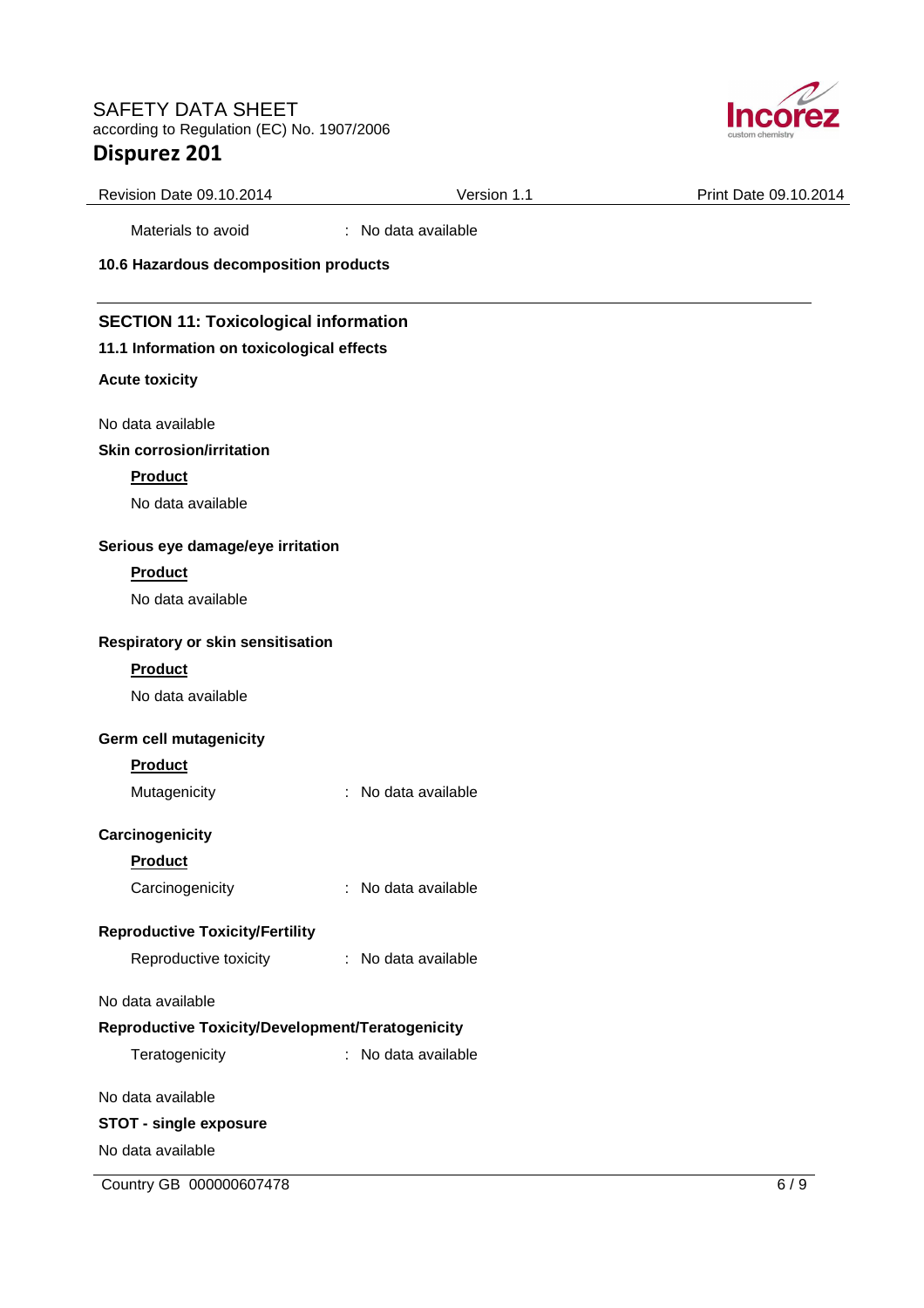

| <b>Revision Date 09.10.2014</b> | Version<br>. | 09.10.2014<br>Print<br>⊃ate ′ |
|---------------------------------|--------------|-------------------------------|
|                                 |              |                               |

### **STOT - repeated exposure**

No data available

### **Aspiration toxicity**

No data available

### **SECTION 12: Ecological information**

#### **12.1 Toxicity**

No data available

### **12.2 Persistence and degradability**

No data available

### **12.3 Bioaccumulative potential**

No data available

#### **12.4 Mobility in soil**

No data available

### **12.5 Results of PBT and vPvB assessment**

### **Product:**

Assessment : This substance/mixture contains no components considered to be either persistent, bioaccumulative and toxic (PBT), or very persistent and very bioaccumulative (vPvB) at levels of 0.1% or higher.

### **12.6 Other adverse effects**

No data available

### **SECTION 13: Disposal considerations**

### **13.1 Waste treatment methods**

Product **Example 20 Finds** : The generation of waste should be avoided or minimized wherever possible. Empty containers or liners may retain some product residues. This material and its container must be disposed of in a safe way. Dispose of surplus and non-recyclable products via a licensed waste disposal contractor. Disposal of this product, solutions and any by-products should at all times comply with the requirements of environmental protection and waste disposal legislation and any regional local authority requirements. Avoid dispersal of spilled material and runoff and contact with soil, waterways, drains and sewers.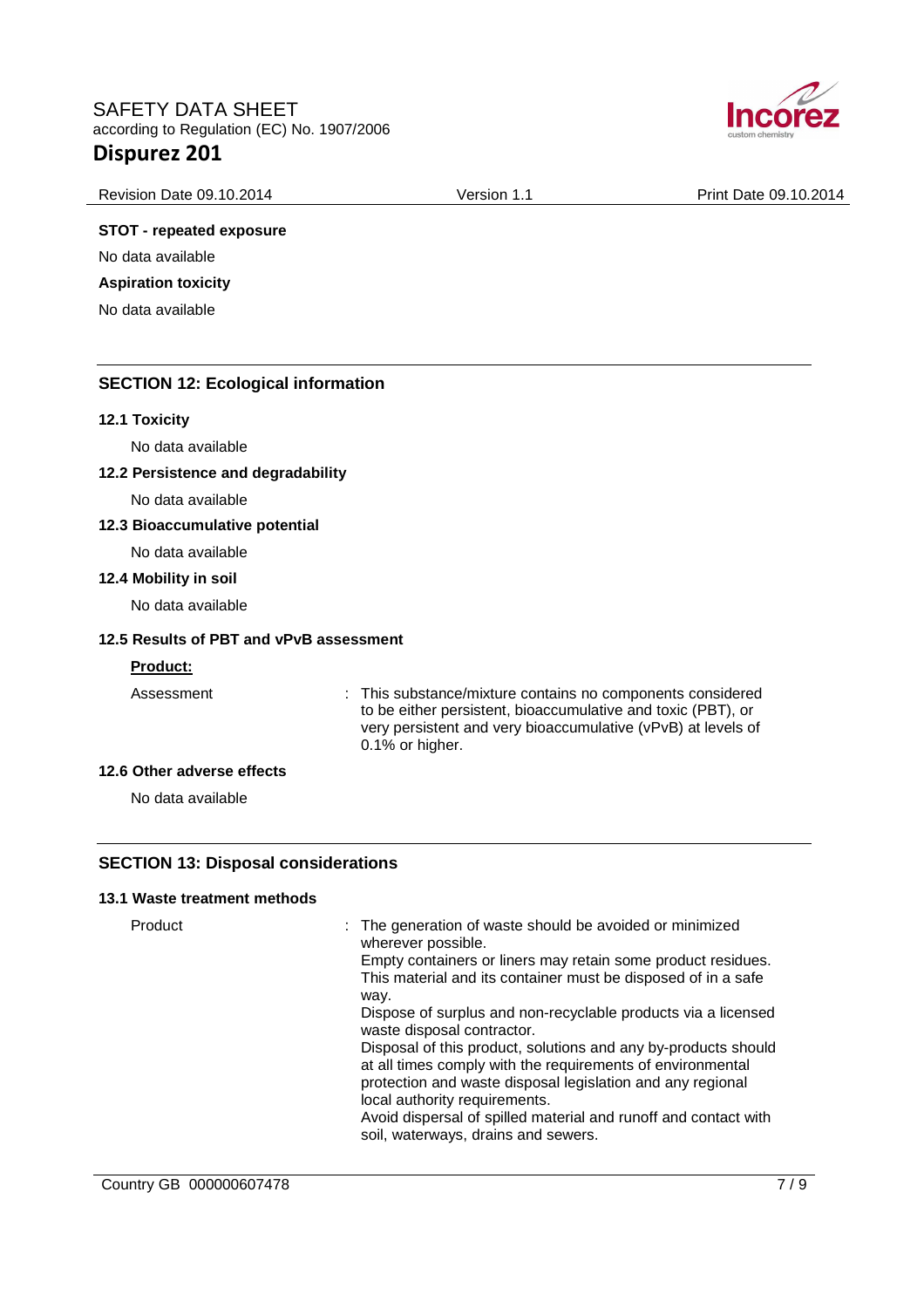

Revision Date 09.10.2014 <br>
Version 1.1 Print Date 09.10.2014

### **SECTION 14: Transport information**

**ADR** Not dangerous goods **IATA** Not dangerous goods **IMDG** Not dangerous goods

**14.6 Special precautions for user** No data available

**14.7 Transport in bulk according to Annex II of MARPOL 73/78 and the IBC Code** not applicable

### **SECTION 15: Regulatory information**

### **15.1 Safety, health and environmental regulations/legislation specific for the substance or mixture**

### **Labelling according to EC Directives (1999/45/EC)**

| Further information | The product does not need to be labelled in accordance with |
|---------------------|-------------------------------------------------------------|
|                     | EC directives or respective national laws.                  |

#### **Prohibition/Restriction**

| REACH - Restrictions on the manufacture, placing on<br>the market and use of certain dangerous substances,<br>preparations and articles (Annex XVII) |                                                                                                                                                                                                                                               | $:$ not applicable                                  |
|------------------------------------------------------------------------------------------------------------------------------------------------------|-----------------------------------------------------------------------------------------------------------------------------------------------------------------------------------------------------------------------------------------------|-----------------------------------------------------|
| REACH - Candidate List of Substances of Very High<br>Concern for Authorisation (Article 59).                                                         |                                                                                                                                                                                                                                               | : None of the components are listed<br>$(=>0.1\%).$ |
| REACH - List of substances subject to authorisation<br>(Annex XIV)                                                                                   |                                                                                                                                                                                                                                               | $:$ not applicable                                  |
| <b>REACH Information:</b>                                                                                                                            | All substances contained in our Products are<br>- preregistered or registered by our upstream suppliers, and/or<br>- preregistered or registered by us, and/or<br>- excluded from the regulation, and/or<br>- exempted from the registration. |                                                     |
| VOC-CH (VOCV)                                                                                                                                        | : no VOC duties                                                                                                                                                                                                                               |                                                     |
| VOC-EU (solvent)                                                                                                                                     | : not applicable                                                                                                                                                                                                                              |                                                     |

If other regulatory information applies that is not already provided elsewhere in the Safety Data Sheet, then it is described in this subsection.

| Health, safety and environ- | The Chemicals (Hazard Information and Packaging for Sup- |     |
|-----------------------------|----------------------------------------------------------|-----|
| Country GB 000000607478     |                                                          | 8/9 |